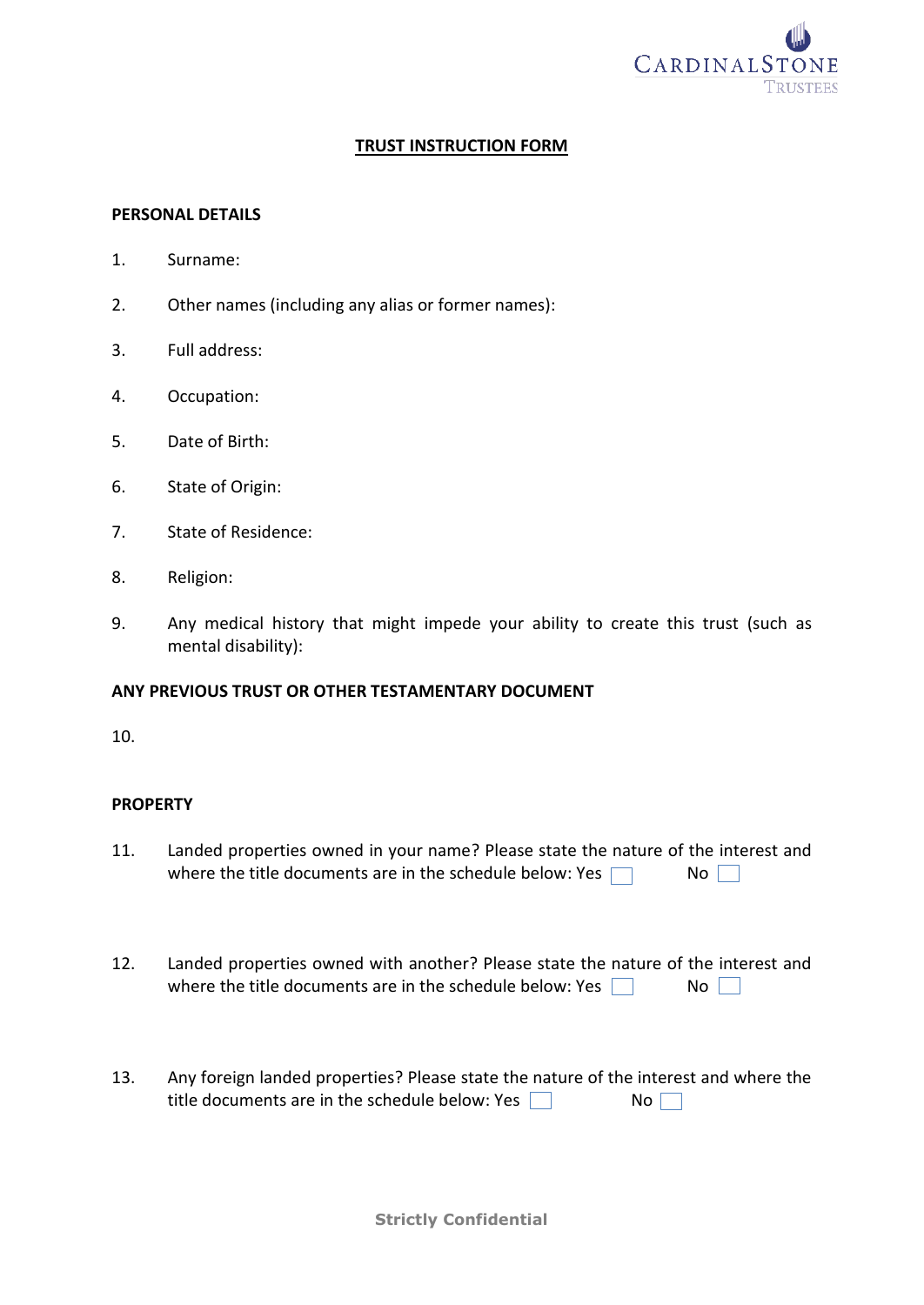

14. Any property inherited? Please state the nature of the interest and where the title documents are in the schedule below: Yes  $\Box$  No  $\Box$ 

## **SCHEDULE OF ASSETS TO BE TRANSFERRED TO THE TRUST (print this page in duplicate if assets are more than columns provided)**

| <b>DESCRIPTION OF ASSET</b> | <b>NATURE OF TITLE</b> | <b>VALUE</b> | <b>LOCATION</b> | <b>REMARK</b> |
|-----------------------------|------------------------|--------------|-----------------|---------------|
|                             |                        |              |                 |               |
|                             |                        |              |                 |               |
|                             |                        |              |                 |               |
|                             |                        |              |                 |               |
|                             |                        |              |                 |               |
|                             |                        |              |                 |               |
|                             |                        |              |                 |               |
|                             |                        |              |                 |               |
|                             |                        |              |                 |               |
|                             |                        |              |                 |               |
|                             |                        |              |                 |               |
|                             |                        |              |                 |               |
|                             |                        |              |                 |               |
|                             |                        |              |                 |               |
|                             |                        |              |                 |               |
|                             |                        |              |                 |               |
|                             |                        |              |                 |               |
|                             |                        |              |                 |               |
|                             |                        |              |                 |               |
|                             |                        |              |                 |               |
|                             |                        |              |                 |               |
|                             |                        |              |                 |               |
|                             |                        |              |                 |               |
|                             |                        |              |                 |               |
|                             |                        |              |                 |               |
|                             |                        |              |                 |               |
|                             |                        |              |                 |               |
|                             |                        |              |                 |               |
|                             |                        |              |                 |               |
|                             |                        |              |                 |               |
|                             |                        |              |                 |               |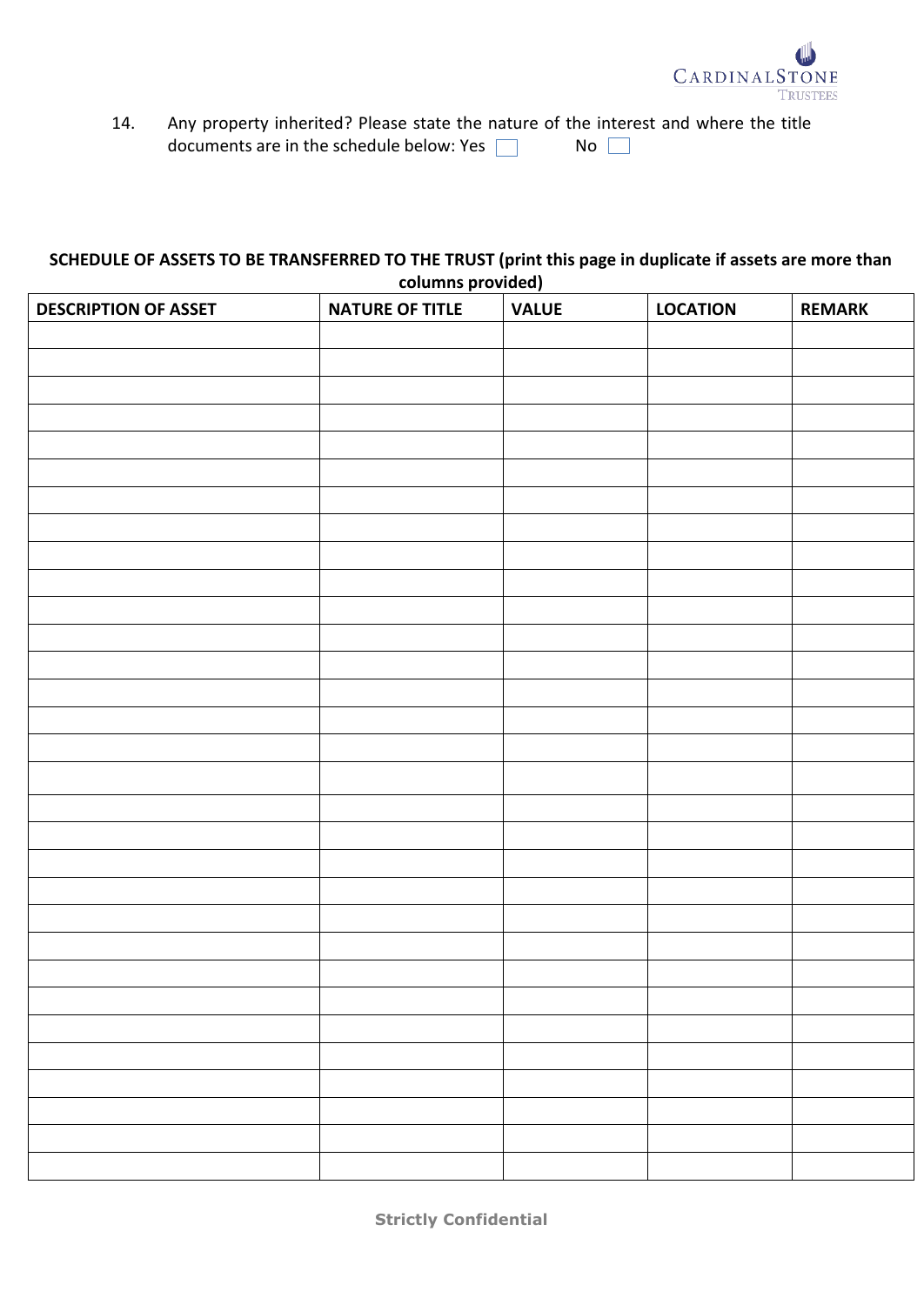

15. Bankers (personal): (state name of bank, branch, nature of account, the account name, account number and branch)

| 1. | <b>Bank</b>         |  |
|----|---------------------|--|
|    | <b>Branch</b>       |  |
|    | Country             |  |
|    | Account No. 1       |  |
|    | Amount              |  |
|    | Account No. 2       |  |
|    | <b>IBAN</b>         |  |
|    | Sort Code           |  |
|    | <b>Account Name</b> |  |
|    |                     |  |
| 2. | <b>Bank</b>         |  |
|    | Account No 1        |  |
|    | Branch 1            |  |
|    | <b>Account No 2</b> |  |
|    | Branch <sub>2</sub> |  |
|    | Account No. 3       |  |
|    | Branch 3            |  |
|    | Country             |  |
|    | <b>Account Name</b> |  |

16. Any shares (state name of company, number of shares held, share paid-up and where the share certificates (if any) are located:

CSCS Number: CHN: Stockbroking house:

- 17. Cars, jewelry, clothes and other personal property that you wish to be covered by your Trust:
- 18. Have you made a gift of property (moveable and immoveable) to another person, give details: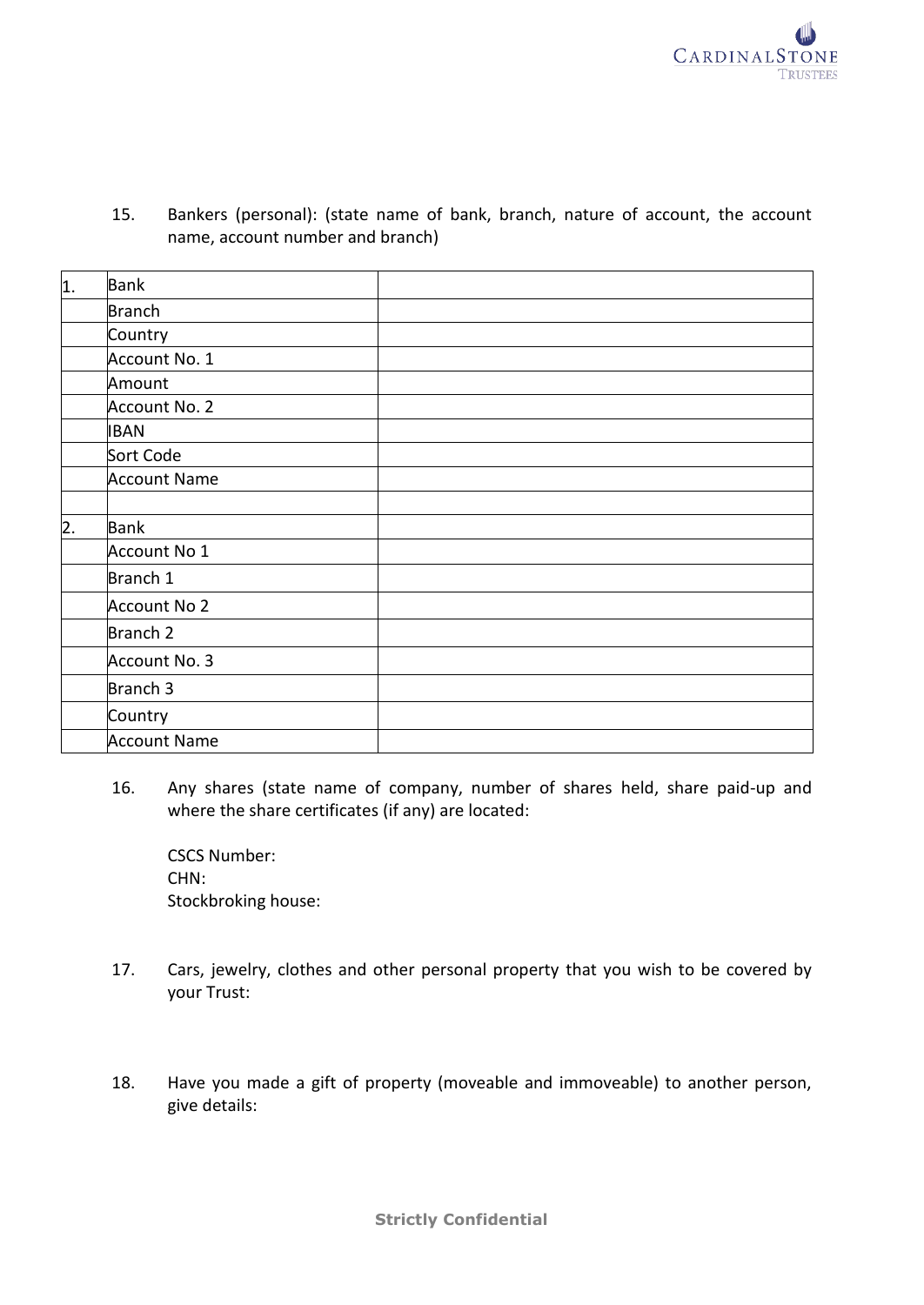

- 19. Any personal debt:
- 20. Any insurance policies (including mortgage protection policy):

### **INTENDED BENEFICIARIES**

- 21. Full name and address of your spouse (s), date and place of marriage. Also state where the Marriage Certificate (if any) is located:
	- a) Name: Relationship: Date of Marriage: Place of Marriage: Marriage Certificate:
- 22. Children: names with date of birth and address:
	- a) Name: Relationship: Date of Birth: Address:
	- b) Name: Relationship: Date of Birth: Address:
	- c) Name: Relationship: Date of Birth: Address:
	- d) Name: Relationship: Date of Birth: Address:
- 23. Dependants that you wish to provide for in the Trust (parents, brothers, sisters, cousins, etc):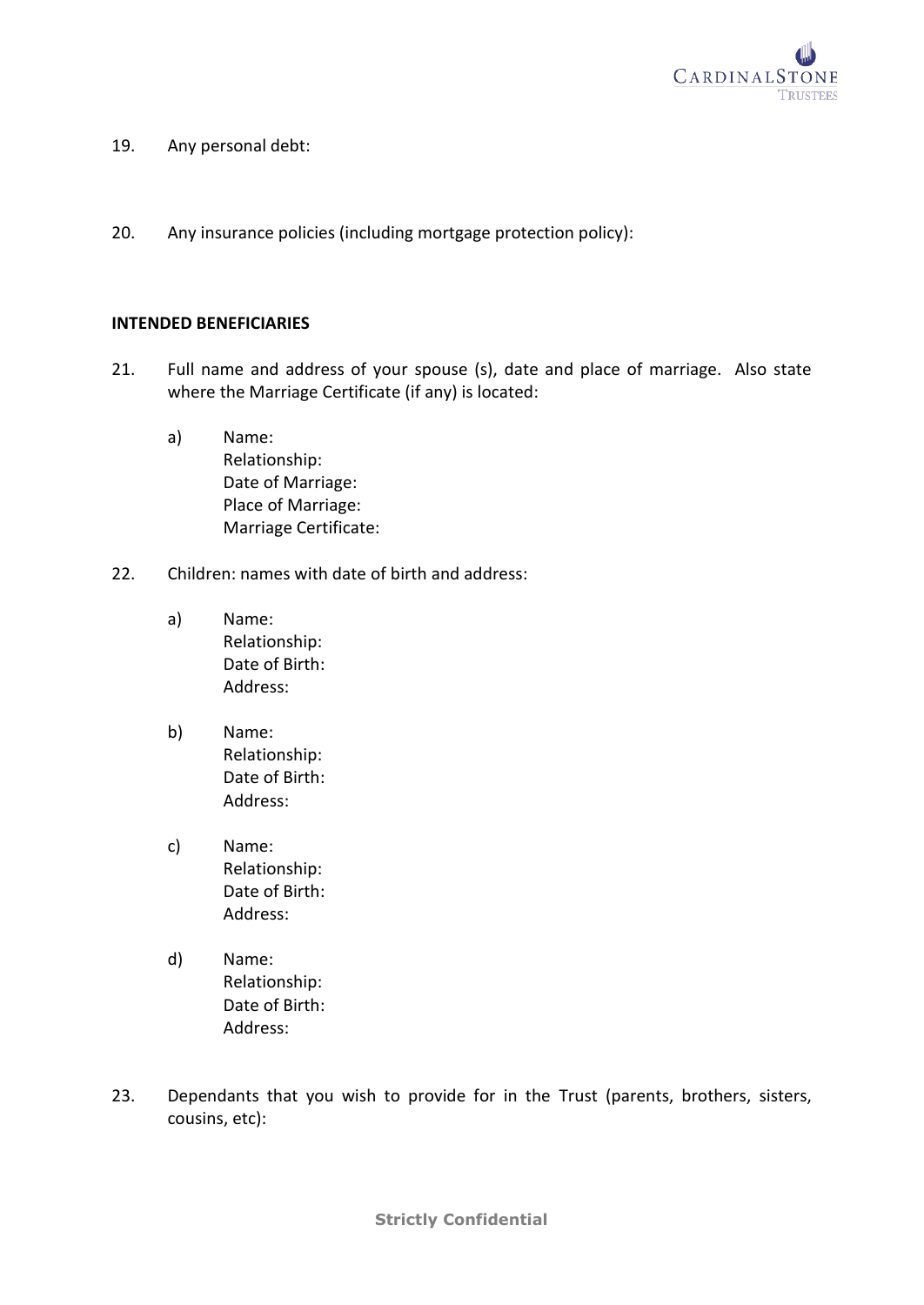

## **BENEFICIARIES OF THE TRUST CREATED HEREIN**

| MR.  | <b>Primary Beneficiary</b> |
|------|----------------------------|
| MRS. | <b>Primary Beneficiary</b> |

| <b>Names of Ultimate Beneficiaries</b> | Date of Birth | Percentages will apply after demise of the<br>last surviving Settlor on an Annual basis -<br>The percentage of income accrued only will<br>be distributed. Then lastly at<br>final<br>distribution. |
|----------------------------------------|---------------|-----------------------------------------------------------------------------------------------------------------------------------------------------------------------------------------------------|
|                                        |               |                                                                                                                                                                                                     |
|                                        |               |                                                                                                                                                                                                     |
|                                        |               |                                                                                                                                                                                                     |
|                                        |               |                                                                                                                                                                                                     |
|                                        |               |                                                                                                                                                                                                     |
|                                        |               |                                                                                                                                                                                                     |
|                                        |               |                                                                                                                                                                                                     |

4. Any special interest (charity) that you wish to give any property:

#### **EXECUTORS AND TRUSTEES**

- 25. Who are those you wish to appoint as executors / trustees (maximum of four) state their approximate age, address, occupation and relationship with you:
	- a) Full Name: CARDINALSTONE TRUSTEES LIMITED Address: 5 Okotie Eboh Street, Ikoyi, Lagos, Nigeria Occupation: Trustees
	- b) Full Name: Address: Occupation: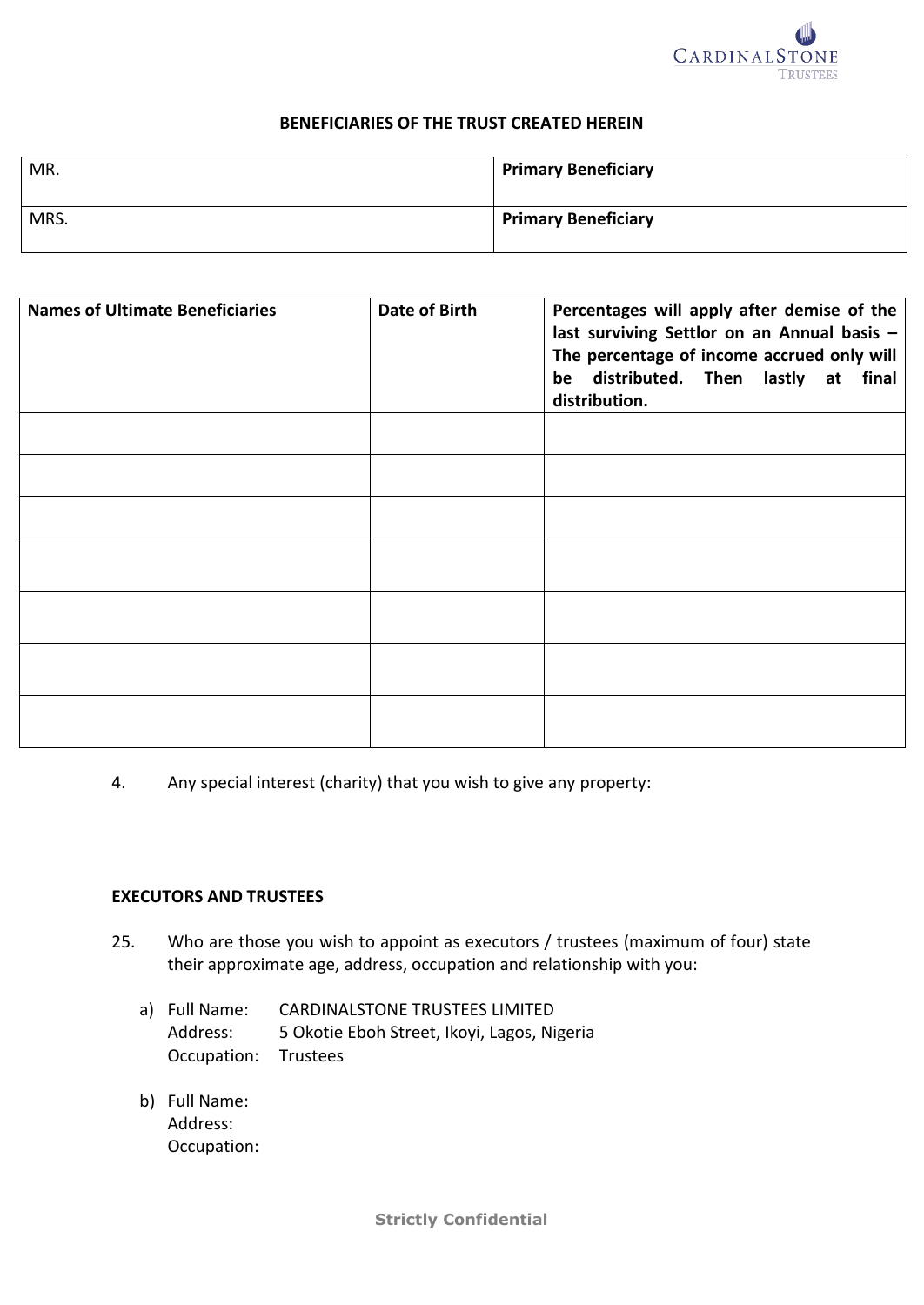

- 26. Designated Representatives: (Names and address of guardians for infants)
	- a) Full Name: Address: Occupation:
	- b) Full Name: Address: Occupation:

# **DISTRIBUTION OF PROPERTY**

- 27. State what you wish to give to each individual, dependant, special interest, etc. (note that this must correspond with the list of properties above):
- 28. What happens if any of the named beneficiaries predeceases the settlor? Any substitution:
- 29. How would you want properties acquired after death distributed:

# **PERSONAL DIRECTIONS**

30. Such as funeral arrangements, payment of debts, or any other directions, etc:

#### **WITNESSES**

- 31. Names and address of two witnesses (state their age and relationship with you; also note that a beneficiary cannot be a witness):
	- a)
	- b)

## **SAFE KEEPING**